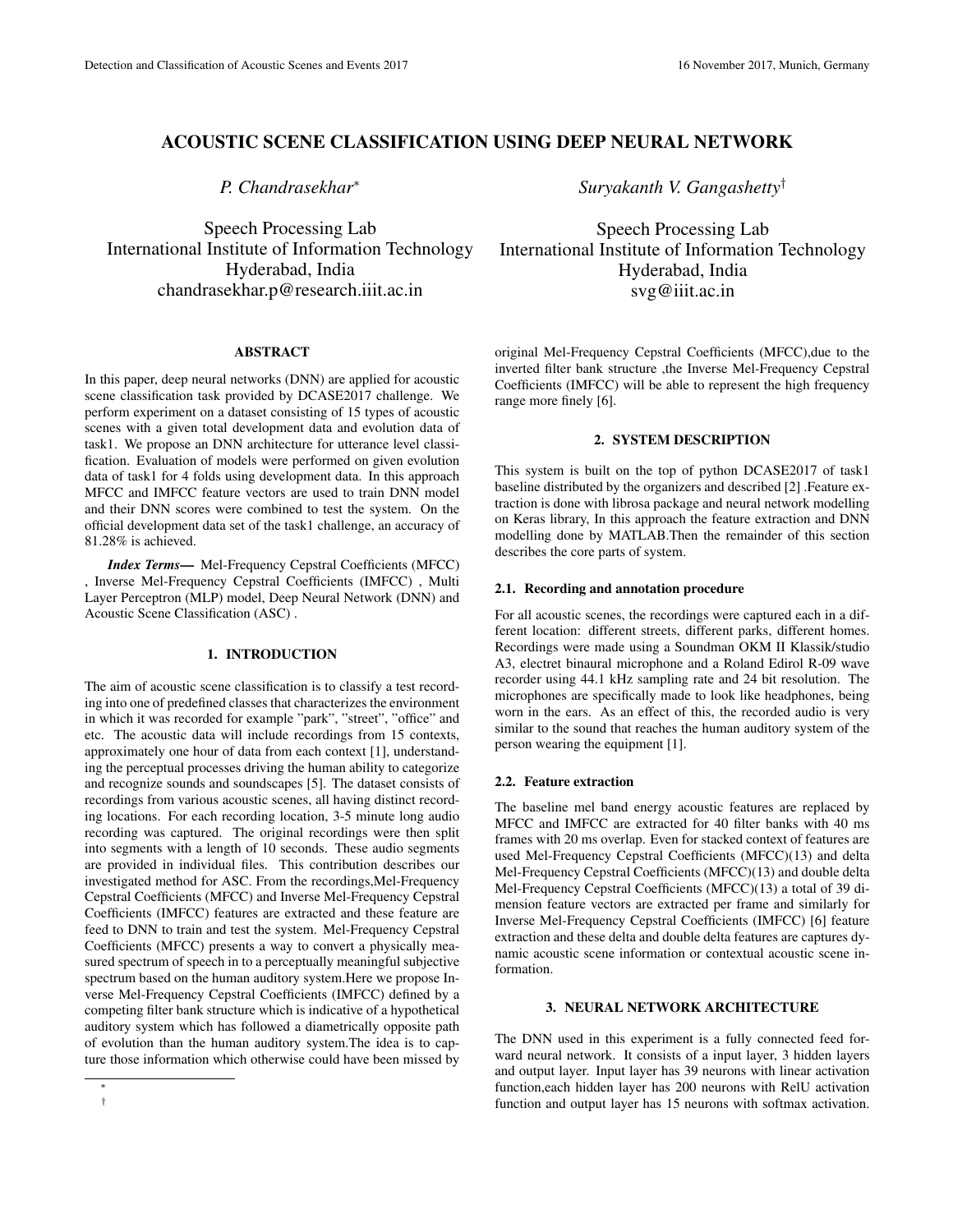

Figure 1: DNN used for Task1

ADAM [7] optimizer is used for weight optimization since it is generally faster than SGDCM [8] and the DNN structure is shown in Figure. 1.

#### 4. EXPERIMENTAL RESULTS

In this section we evaluate the performance fusion of MFCC and IMFCC using DNN on DCASE 2017 challenge Task1 on ASC.We use 39(13 static MFCC+13 delta MFCC +13 double delta MFCC) and similarly for IMFCC feature vector per frame with frame duration 40 ms with 20 ms overlap. Then we apply these 39 dimension feature vectors are feed to the DNN to train the system as shown in Figure1 ,utterance by utterance level [10], after training DNN scores were generaed for two models (MFCC and IMFCC) , a weighted sum rule [11] adopted to fuse DNN scores, where lambda=0.7 is the weight that we have chosen for combining the DNN scores during test phase to get enhanced performence and these systems are implemented in MATLAB 2017a.

#### 4.1. Task1:Acoustic Scene Classification

DCASE2017 dataset of task1 is used in this experiment. The data set consists of recordings from various acoustic scene , all having different recording locations, there are 15 classes with 4 fold cross validation,for training DNN[3] the batch size is set to 1000.ADAM learning rate is set to 0.001. The maximum number of epochs is set to 10. Then the results are shown on Table. 1.

# 5. CONCLUSION

In this paper, we have applied the DNN structure for task1 of DCASE2017 challenge.In summery fusion of Mel-Frequency Cepstral Coefficients (MFCC) and Inverse Mel-Frequency Cepstral Coefficients (IMFCC) with DNN accuracy 81.28% is better than baseline MLP based system accuracy 75% on fold1 using development data and average accuracy is also improved.

Table 1: Accuracy of Task1

|                   | baseline | <b>MFCC</b> | <b>IMFCC</b> | MFCC+IMFCC |
|-------------------|----------|-------------|--------------|------------|
| fold1             | 75.4     | 80.5        | 67.2         | 81.28      |
| fold <sub>2</sub> | 76.6     | 78.1        | 61.5         | 78.97      |
| fold3             | 75.2     | 76.5        | 64.8         | 76.82      |
| fold4             | 72.9     | 73.5        | 56.2         | 74.70      |
| $average(\%)$     | 75.0     | 77.5        | 62,4         | 77.94      |

#### 6. ACKNOWLEDGEMENT

Thanks to the members of Speech Processing Lab(International Institute of Information Technology(IIIT),Hyderabad,India) for their valuable suggestions,proof-reading and wish to acknowledge IIIT Hyderabad for providing computational resources. .'

#### 7. REFERENCES

- [1] http://www.cs.tut.fi/sgn/ arg/dcase2017/challenge/ task-acoustic-scene-classification.
- [2] Annamaria Mesaros, Toni Heittola, Tuomas Virtanen,"TUT database for acoustic scene classification and sound event detection," in Proc. 24th European Signal Processing Conference 2016 (EUSIPCO, 2016),pp.1128-1132.
- [3] Qiuqiang Kong, Iwona Sobieraj, Wenwu Wang and Mark Plumbley , "Deep Neural Network Baseline for DCASE Challenge 2016," In: Detection and Classification of Acoustic Scenes and Events 2016.
- [4] Erik Marchi, Dario Tonelli, Xinzhou Xu, Fabien Ringeval, Jun Deng, Stefano Squartini and Bjoern Schull,"Pairwise Decomposition with Deep Neural Networks and Multiscale Kernel Subspace Learning for Acoustic Scene Classification," in: Detection and Classification of Acoustic Scenes and Events 2016.
- [5] Daniele Barchiesi, Dimitrios Giannoulis, Dan Stowell, Mark D. Plumbley,"Acoustic Scene Classification: Classifying environments from the sounds they produce" in: IEEE Signal Processing Magazine Year: 2015, Volume: 32, Issue: 3 Pages: 16 - 34, DOI: 10.1109/MSP.2014.2326181.
- [6] Sandipan Chakroborty, Anindya Roy, Goutam Saha , "Fusion of a Complementary Feature Set withMFCC for Improved Closed Set Text-Independent Speaker Identification," in:IEEE Conference Year: 2006 Pages: 387 - 390, DOI: 10.1109/ICIT.2006.372388.
- [7] Adam: Diederik P. Kingma, Jimmy Ba,"A Method for Stochastic Optimization," in:Published as a conference paper at the 3rd International Conference for Learning Representations, San Diego, 2015.
- [8] Ilya Sutskever, James Martens, George Dahl, and Geoffrey Hinton, On the importance of initialization and momentum in deep learning, in Proc. of ICML, 2013, pp. 113 9 1147.
- [9] Inkyu Choi, Kisoo Kwon, Soo Bae and Nam Kim , "DNN-Based Sound Event Detection with Exemplar-Based Approach